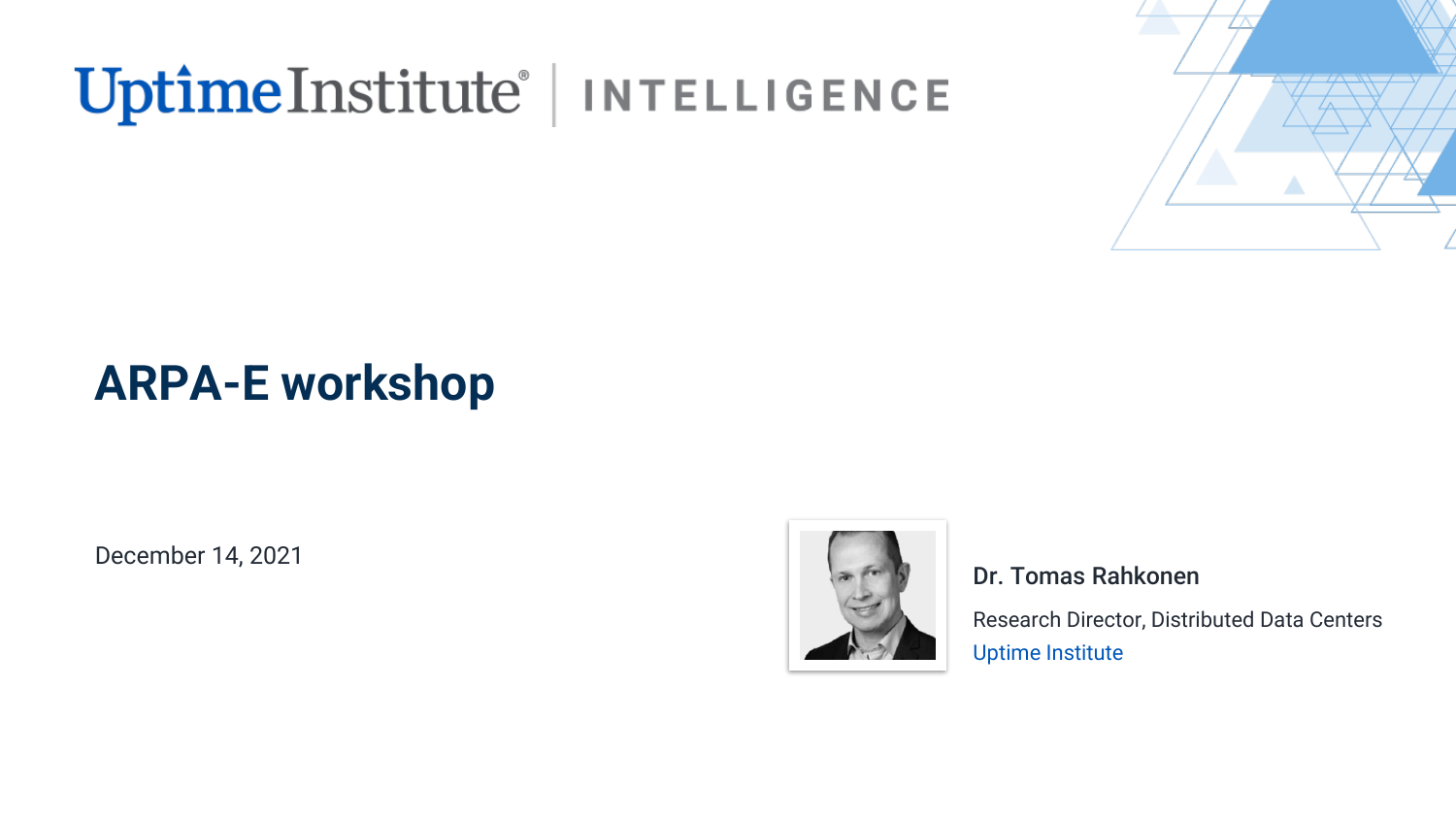#### **2022 Intelligence Feature Reports**

| Q1 2022                                        | Q2 2022                                                                                         | Q3 2022                                                               | Q4 2022                                                                      |
|------------------------------------------------|-------------------------------------------------------------------------------------------------|-----------------------------------------------------------------------|------------------------------------------------------------------------------|
| Digital infrastructure<br>predictions for 2022 | Electromagnetic pulse -<br>The threat, the response                                             | Uptime Institute global<br>data center survey 2022                    | From demand response to<br>smart energy                                      |
| The edge data center<br>supplier ecosystem     | <b>Direct Liquid Cooling - The</b><br>business case for<br>enterprises and service<br>providers | <b>Achieving Net Zero - The</b><br>good, the bad and the ugly         | Carbon reduction via cloud<br>migration - Moving from<br>enterprise to cloud |
| Annual outage analysis<br>2022                 | DCIM, AI and automated<br>operations                                                            | Disruptive technologies<br>and critical infrastructures,<br>2025-2035 | <b>Getting off diesel -</b><br><b>Potential approaches</b>                   |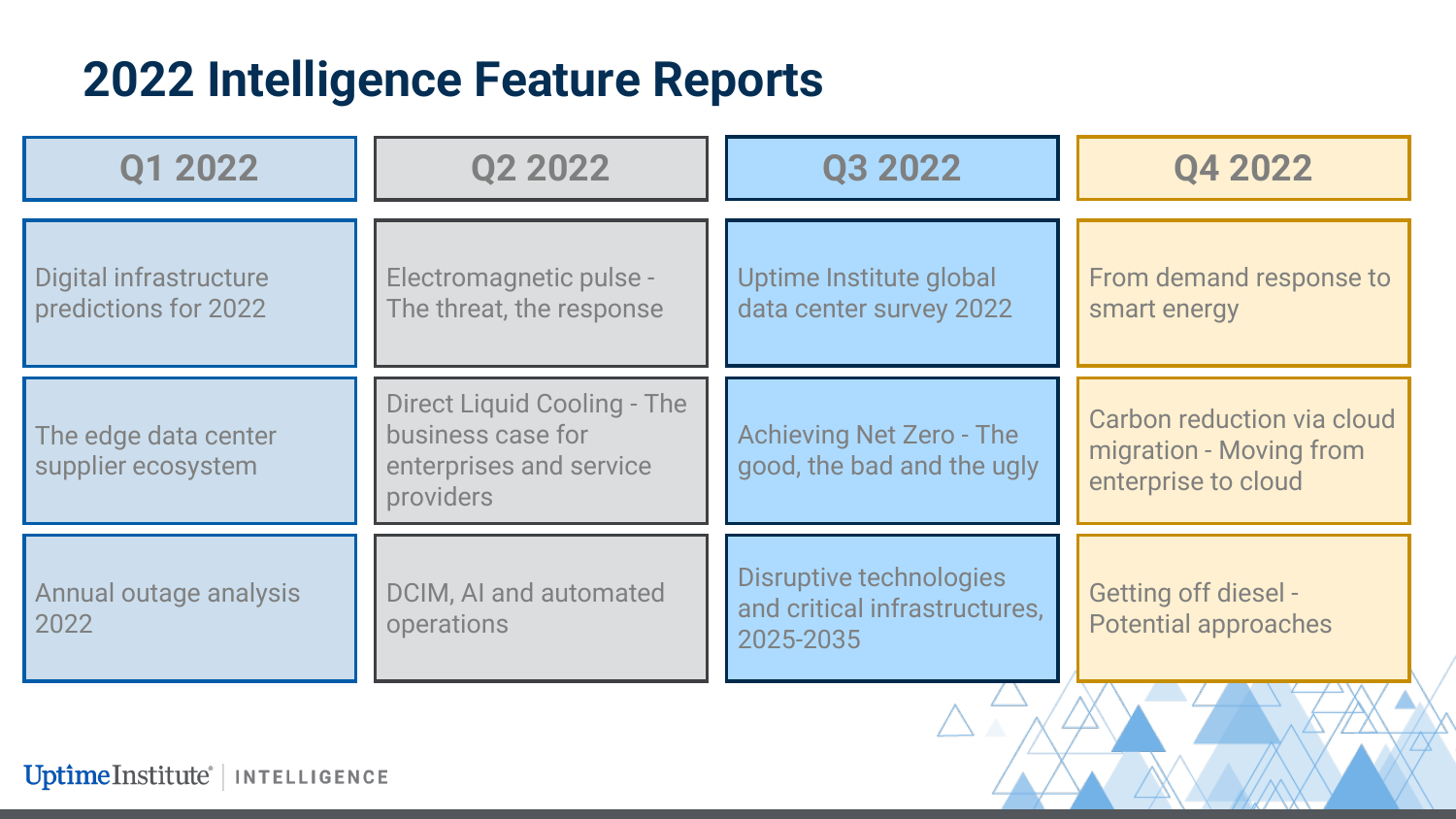#### **Uptime Institute Global Data Center Survey 2021**

Organizations are not closely tracking their environmental footprint despite the global sustainability push.

Job security is strong because the data center skills shortage persists, but AI may reduce staffing needs in the future.

The number of outages has declined, but the consequences continue to worsen.

Pandemic pressures and more disrupt data center supply chains.

Data center suppliers expect large cloud and internet companies to reshape the supply chain.

Rack density levels are creeping up.

UptimeInstitute<sup>®</sup> | INTELLIGENCE



Uptime Institute's annual survey, now in its eleventh year, is the most comprehensive, longestrunning study of its kind in the data center sector. The findings reveal significant growth but also increasing complexity and challenges for owners and operators of mission-critical digital infrastructure, and for the suppliers that serve them

#### UptimeInstitute' | INTELLIGENCE

**AUTHORS** Daniel Bizo, Research Director, Uptime Institute Rhonda Ascierto, Vice President of Research, Uptime Institute Andy Lawrence, Executive Director of Research, Uptime Institute Jacqueline Davis, Research Analyst, Uptime Institute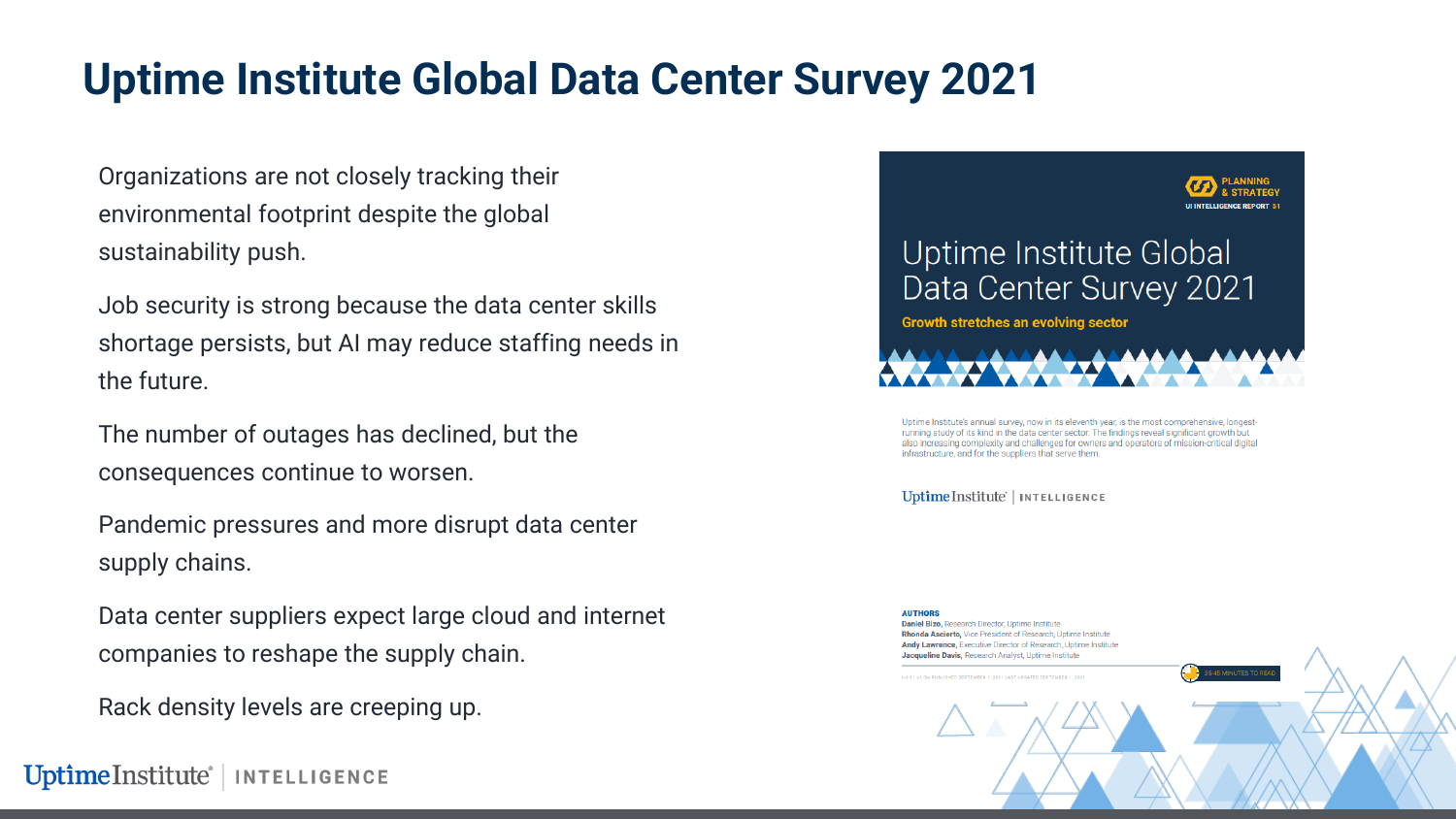#### **The data centre industry is conservative**

Overall, very conservative with new technologies - owners/operators are slow to stake their reputations

Availability – IT service uptime, Service Level Agreements

Once built, most need to operate with the technology for years before getting money to do upgrades



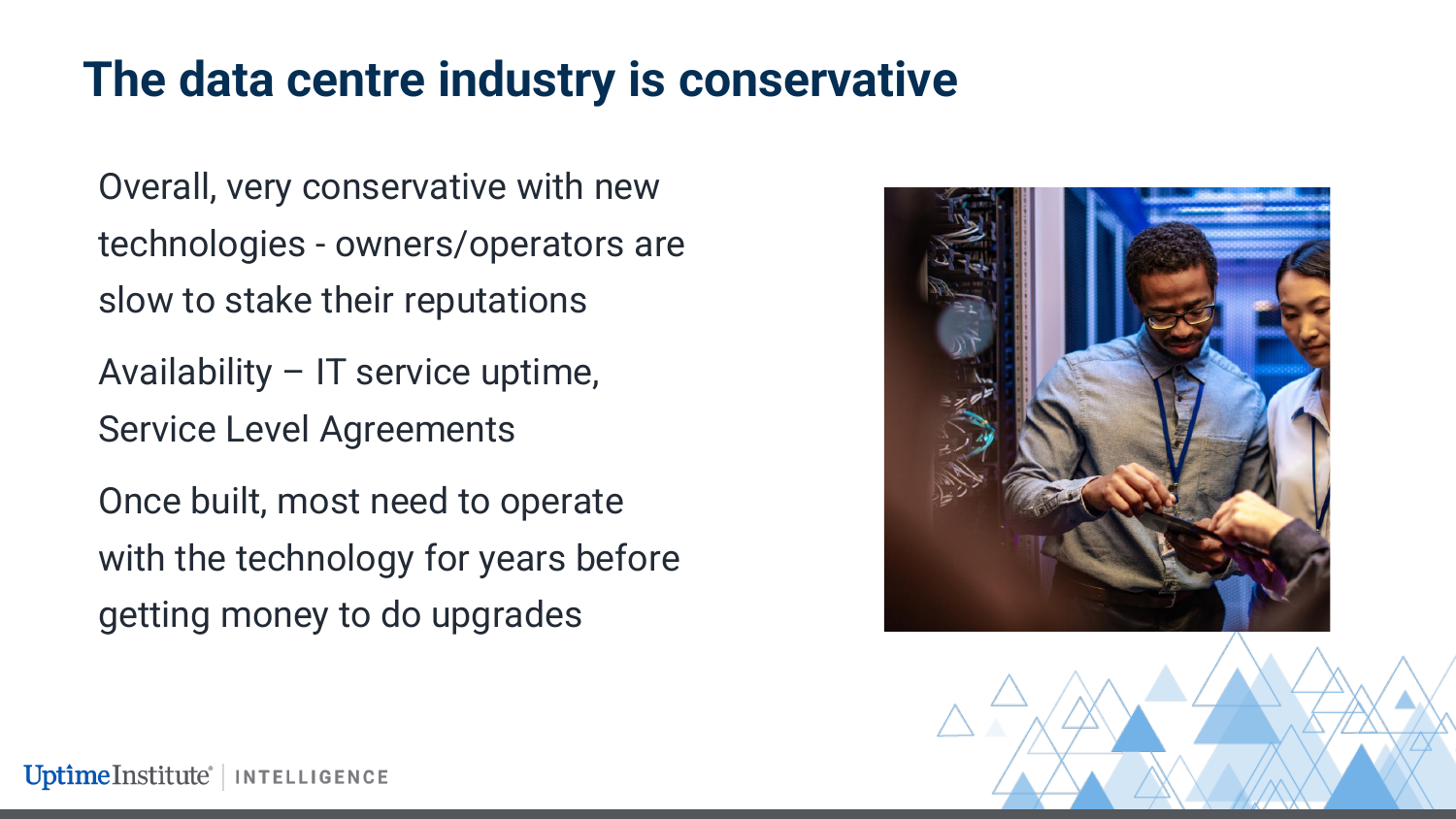### **Getting a new technology accepted**

It must not negatively impact availability

It needs to have a demonstrable performance and history of doing what it claims to do (can be hard)

It must significantly move the needle on other items as well such as sustainability, reduced project risk/delivery time, or regulatory compliance



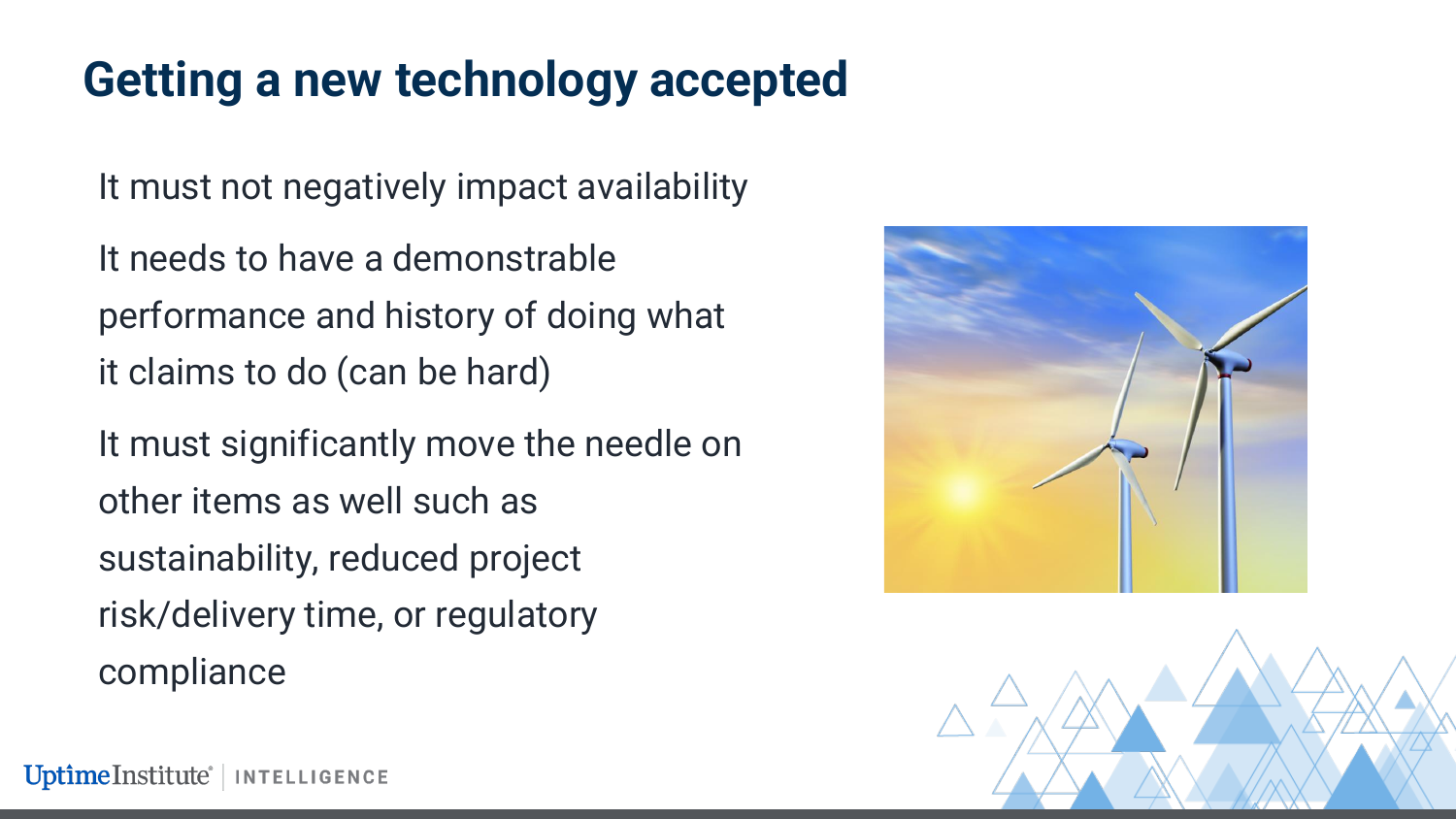## **The big players drive most innovations**

Most of the real innovations (at scale) with new, risky technology occurs in the big players

Have to do it for PR

Have the financial means to fail and not kill their bottom line

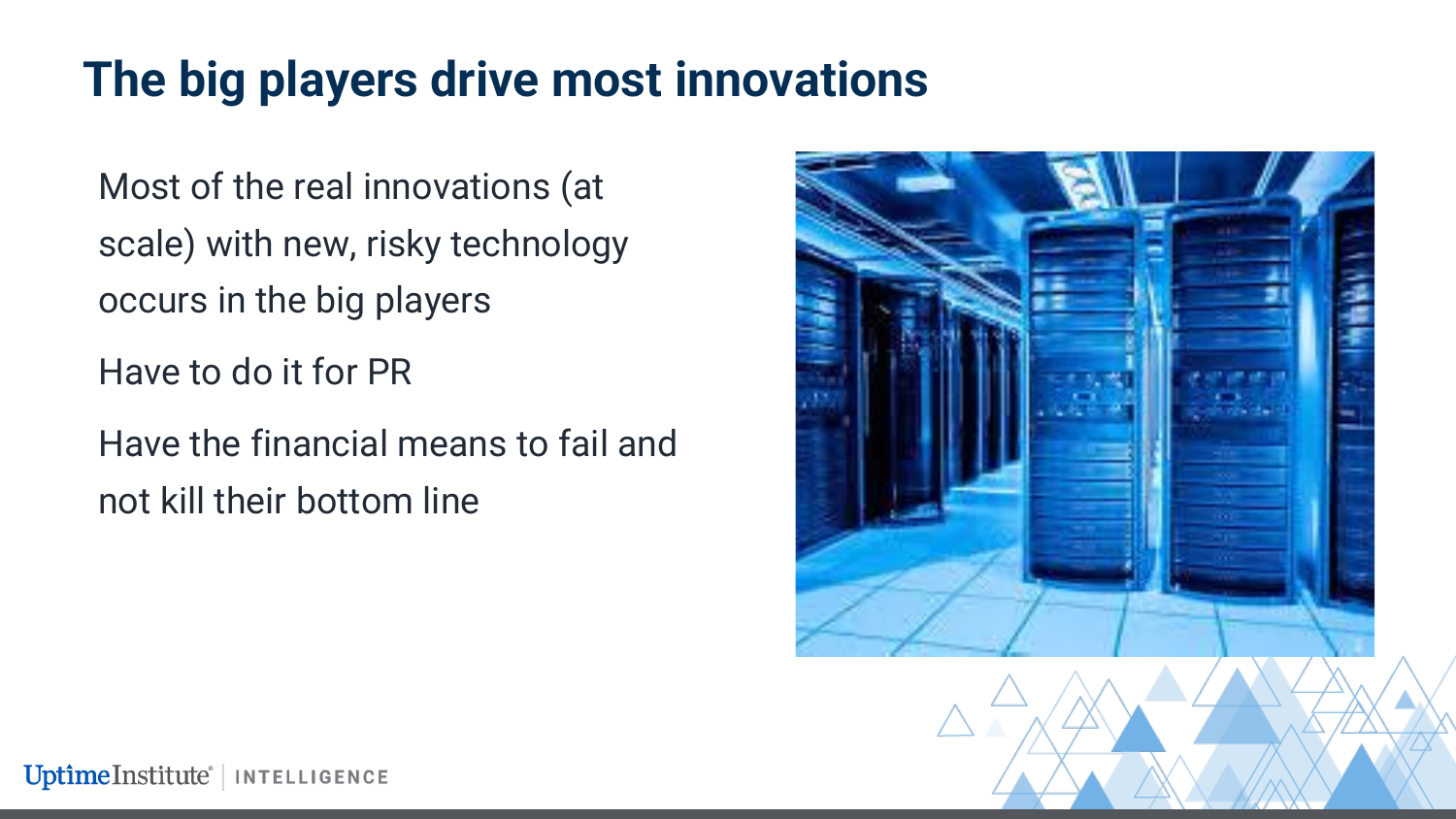#### **Edge data center resiliency approaches**

![](_page_6_Figure_1.jpeg)

![](_page_6_Figure_2.jpeg)

![](_page_6_Figure_3.jpeg)